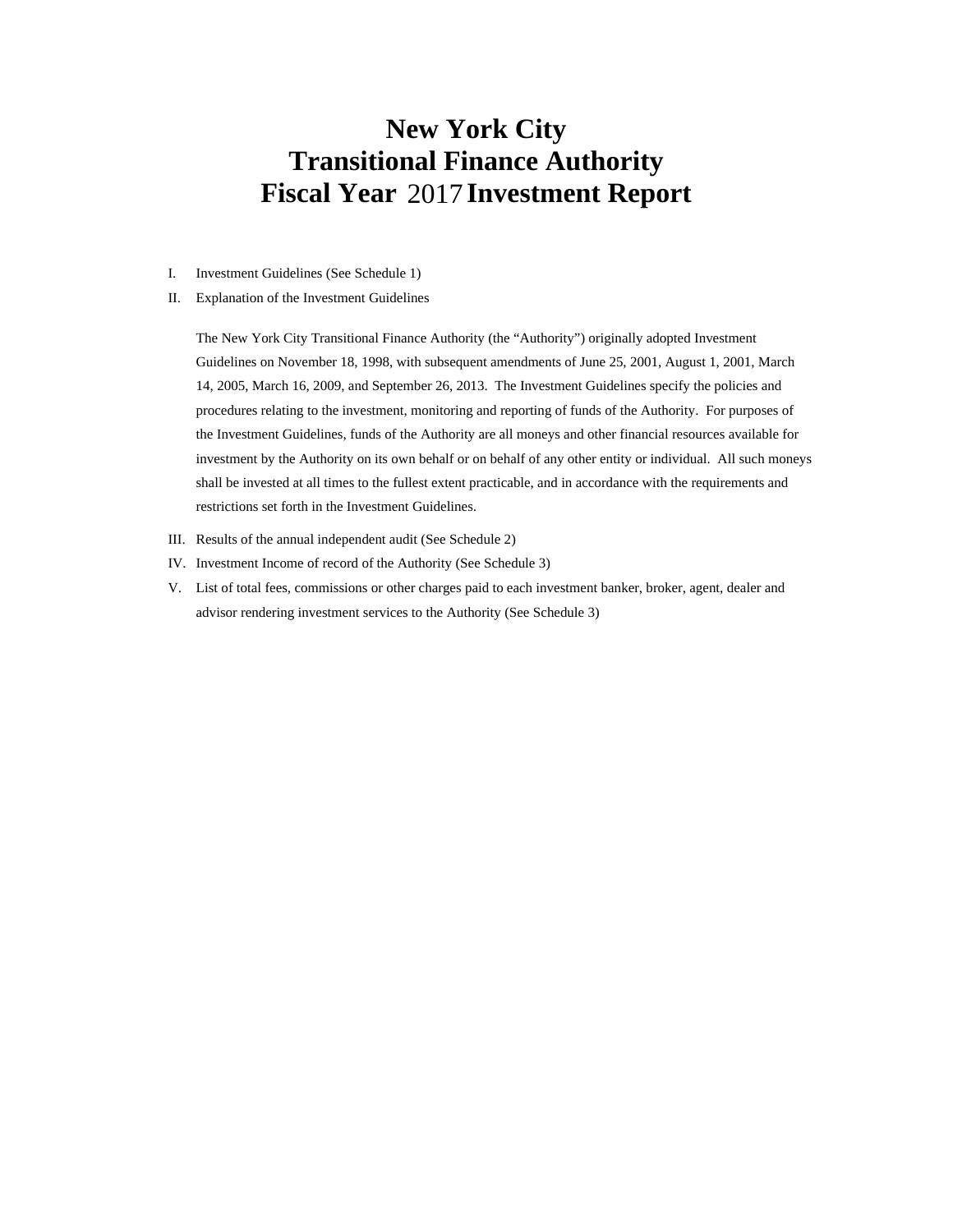# **SCHEDULE 1**

# **New York City Transitional Finance Authority Investment Guidelines**

Adopted November 18, 1998 Amended June 25, 2001 and Amended August 1, 2001 and Amended March 14, 2005 and Amended March 16, 2009 and Further Amended September 26, 2013

## I. Purpose

- A. Adoption. These Guidelines are adopted by the Board of Directors of the New York City Transitional Finance Authority (the "Authority"), pursuant to Section 2925 of the Public Authorities Law of the State of New York.
- B. Scope. These Guidelines specify the policies and procedures relating to the investment, monitoring and reporting of funds of the Authority. For purposes of these Guidelines, funds of the Authority are all moneys and other financial resources available for investment by the Authority on its own behalf or on behalf of any other entity or individual. All such moneys shall be invested at all times to the fullest extent practicable, and in accordance with the requirements and restrictions set forth in these Guidelines.
- C. Review and Amendment. These Guidelines shall be reviewed and approved by the Board of Directors annually and may be amended by the Board of Directors from time to time.
- II. Permitted Obligations

 $\overline{a}$ 

A. Indenture Accounts. Pursuant to Section 505(a) of the Indenture, dated as of October 1, 1997, by and between the Authority and The Bank of New York Mellon, as successor trustee, as amended and proposed to be amended and restated (the "Indenture"),<sup>\*</sup> the School Bond Account, the Recovery and Parity Debt Account, the Collection Account, the Bond Account, the

<sup>\*</sup>Unless otherwise indicated, all capitalized terms shall have the meanings set forth in the Indenture.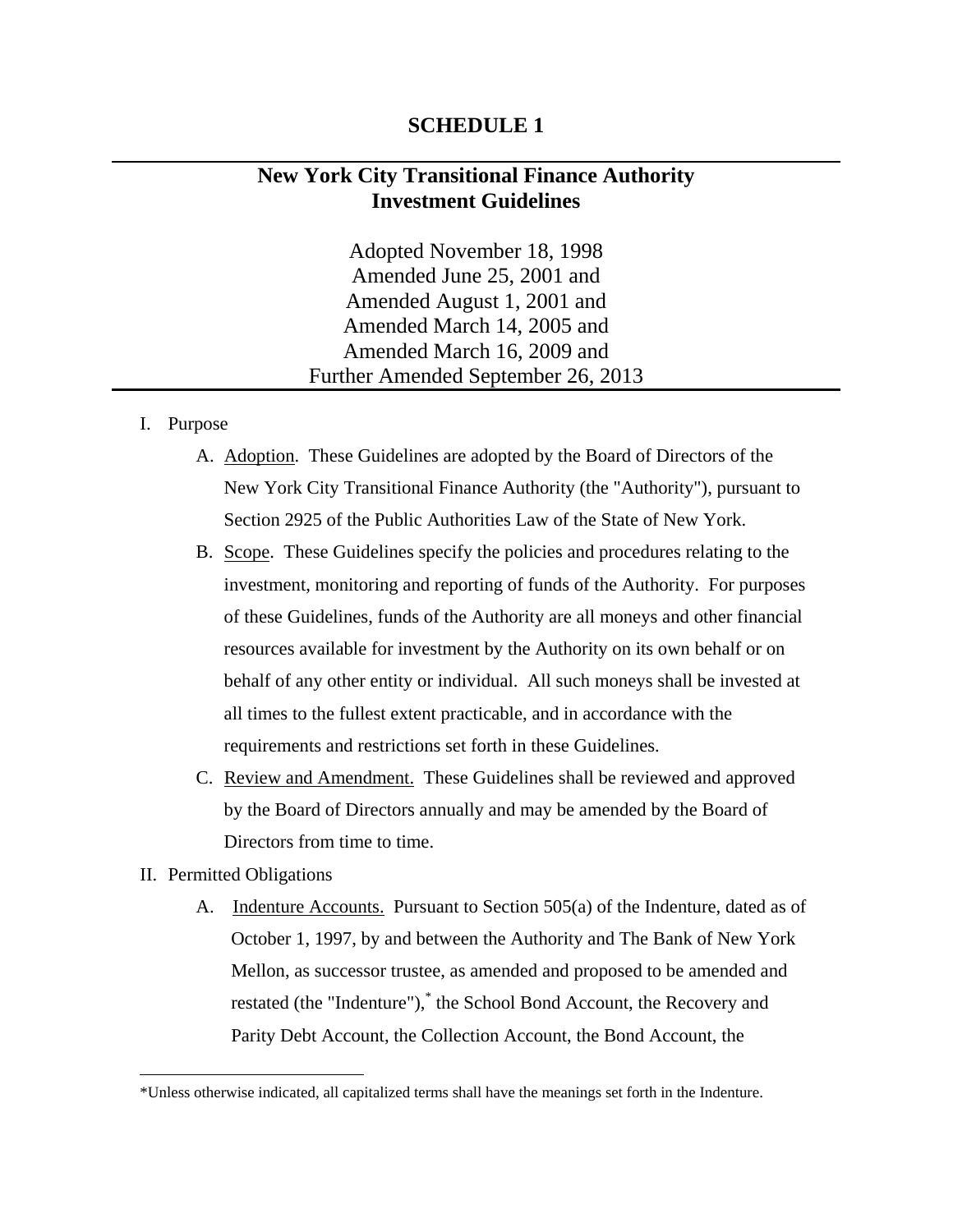Redemption Account (collectively, the "Indenture Accounts") may be invested in any Eligible Investments.

B. Other Funds. Pursuant to Section 403 of the Indenture, other funds of the Authority, including but not limited to money in the Project Fund and money held by the Authority for the payment of operating expenses, may be invested in (i) Project Fund Investments, (ii) obligations of municipal corporations, public benefit corporations and local development corporations of the State, or (iii) investments permitted by Section 165.00 of the LFL or Section 2799-ee.8 of the Act or these Guidelines as they may be amended from time to time.

# III. Conditions of Investment

- A. Maturities: All investments shall mature or be redeemable at the option of the holder no later than such times as shall be necessary to provide moneys needed for payments to be made from any fund or account in which such investments are held.
- B. Diversification
	- 1. Indenture Accounts. No more than the greater of \$15 million or 50% of the amounts on deposit in the Indenture Accounts (determined at the time of investment) shall be invested in either Commercial Paper of a single issuer or Investment Agreements with a single provider.
	- 2. Project Fund. Except for Project Fund Repurchase Agreements, U.S. Obligations and U.S. Agency Obligations, no more than the greater of \$15 million or 35% (determined at the time of investment) of the investments made from the Project Fund may be invested in securities of a single issuer.
	- C. Payment for Securities. Payment for investments shall be made only upon receipt of the securities purchased. In the case of book entry form securities, payment may be made only when the custodian's account at the Federal Reserve Bank is credited for the purchased securities.
	- D. Custodial Arrangements.
		- 1. All securities held by any depository designated by the Authority in bearer or book-entry form (the "Custodial Bank") are held solely as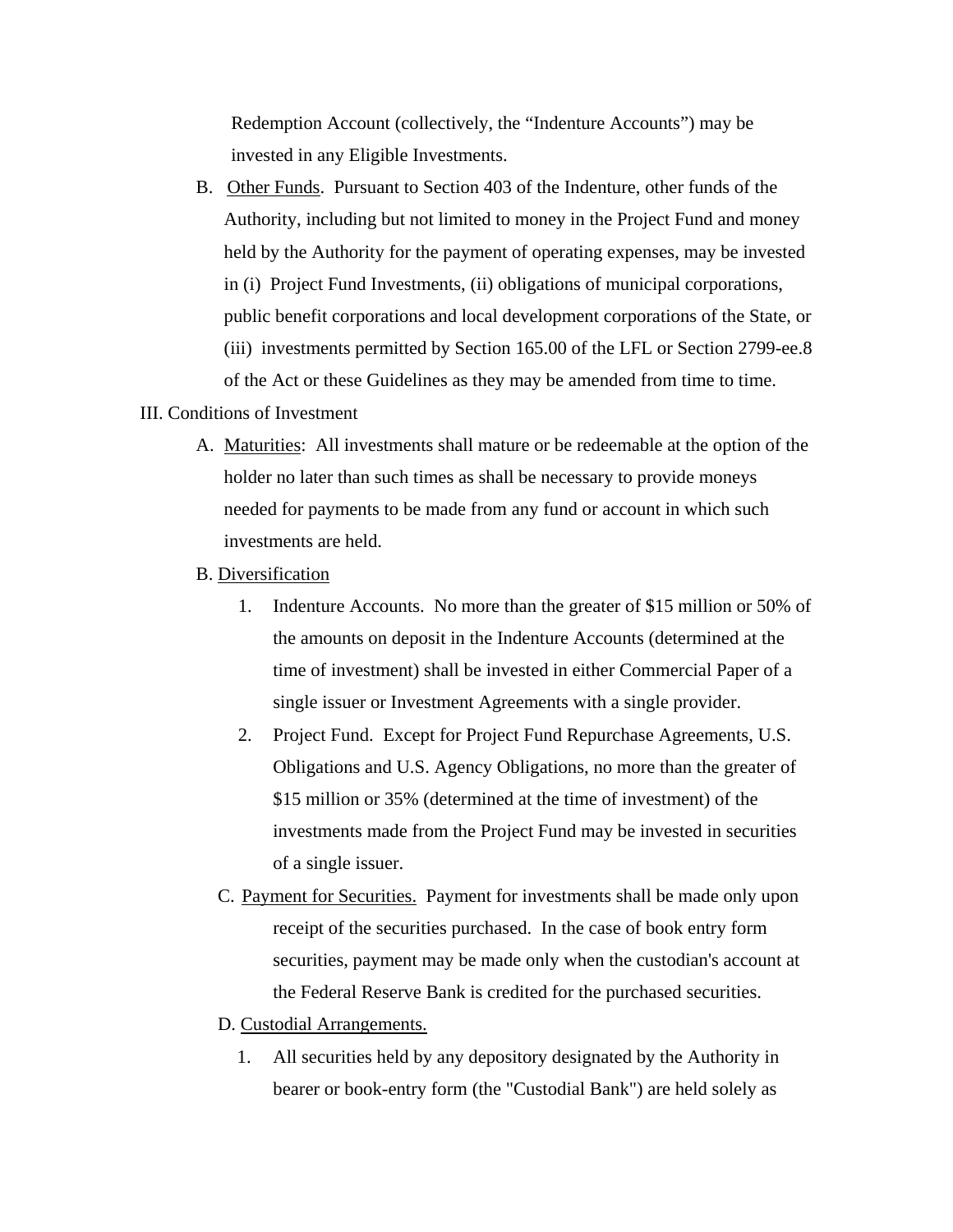agent to the Trustee or (in the case of the Project Fund or funds held by the Authority for the payment of operating expenses) the Authority. Any securities held in registered form shall be registered in the name of the Authority or the Trustee. Payment for purchases is not to be released until the purchased securities are received by the Custodial Bank.

- 2. The Custodial Bank will, upon instructions of the Trustee or (in the case of the Project Fund) the Authority, release to the Treasurer of the Authority all purchased securities including those subject to repurchase. This will permit the Authority to sell such securities, if necessary.
- F. Standards and Qualifications. The following are the standards for the qualifications of brokers, agents, dealers, investment advisors, investment bankers and custodians:
	- 1. Brokers, Agents, Dealers
		- a. In Government Securities: any bank or trust company organized or licensed under the laws of any state of the United States of America or of the United States of America or any national banking association or any registered broker/dealer or government securities dealer.
		- b. In Municipal Securities: any broker, dealer or municipal securities dealer registered with the Securities and Exchange Commission (the "SEC").
	- 2. Investment Advisors: any bank or trust company organized under the laws of any state of the United States of America or any national banking association, and any firm or person which is registered with the SEC under the Investment Advisors Act of 1940.
	- 3. Investment Bankers: firms retained by the Authority to serve as senior managing underwriters for negotiated sales must be registered with the SEC.
	- 4. Custodians: any bank or trust company organized under the laws of any state of the United States of America or any national banking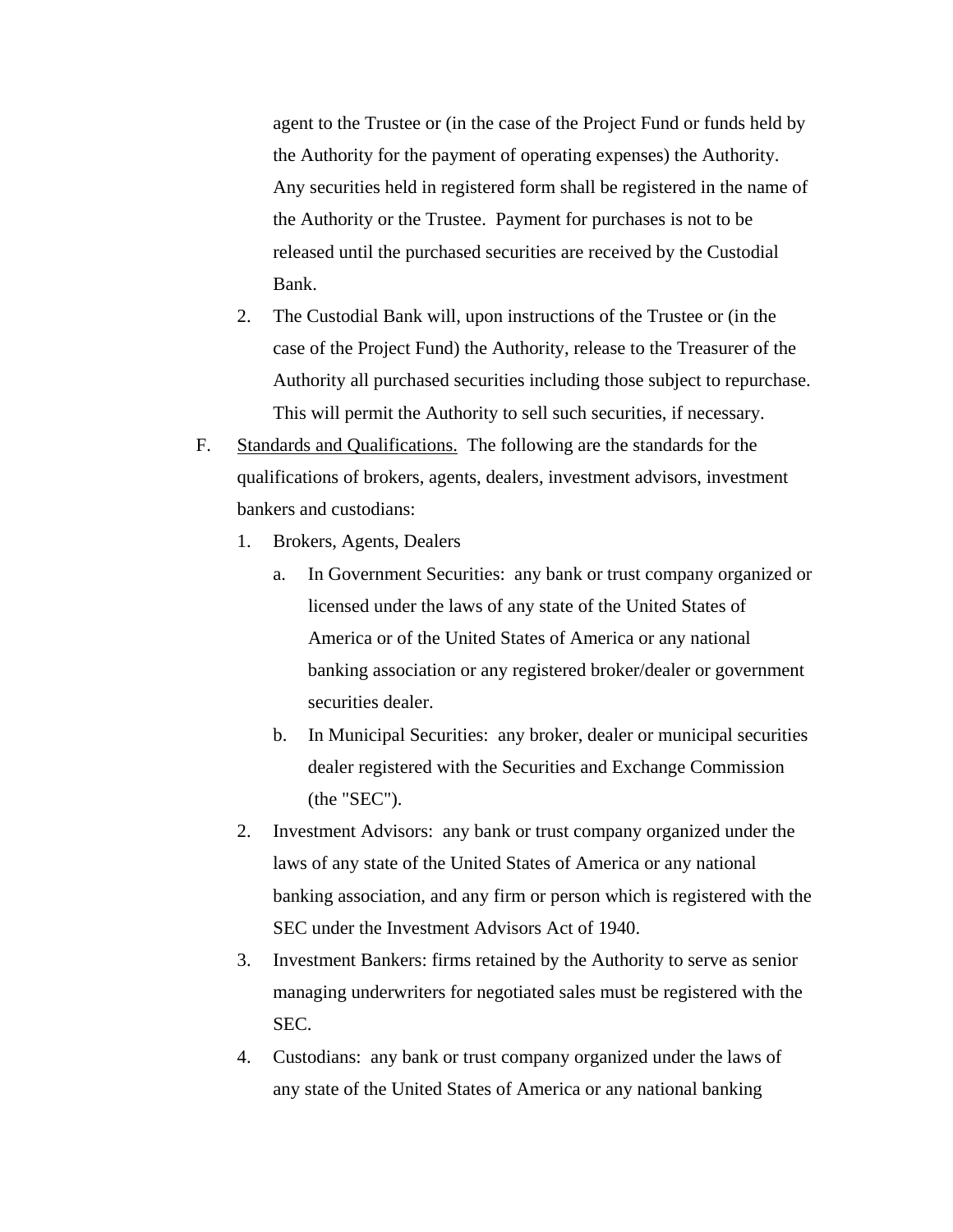association with capital and surplus of not less than \$50,000,000.

G. Contracts. The Authority shall not be required to enter into written contracts for the purchase of investments, with the exception of repurchase agreements, investment agreements or guaranteed investment contracts described in paragraphs (vi), (ix) and (x) under the definition of Eligible Investments in the Indenture.

#### IV. Reports

 A. Quarterly. The Executive Director shall prepare and deliver to the Board of Directors once for each quarter of the Authority's fiscal year a report setting forth a summary of new investments made during that quarter, the inventory of existing investments and the selection of investment bankers, brokers, agents, dealers, investment advisors and auditors.

### B. Annually.

- 1. Audit. The Authority's independent auditors shall conduct an annual audit of the Authority's investments for each fiscal year of the Authority, the results of which shall be made available to the Board of Directors at the time of its annual review and approval of these Guidelines.
- 2. Investment Report. Annually, the Executive Director shall prepare and the Board of Directors shall review and approve an Investment Report, which shall include:
- a. The Investment Guidelines and amendments thereto since the last report;
- b. An explanation of the Guidelines and any amendments made since the last report;
- c. The independent audit report required by Subsection (1) above;
- d. The investment income record of the Authority for the fiscal year; and
- e. A list of fees, commissions or other charges paid to each investment banker, broker, agent, dealer and advisor rendering investment associated services to the Authority since the last report. The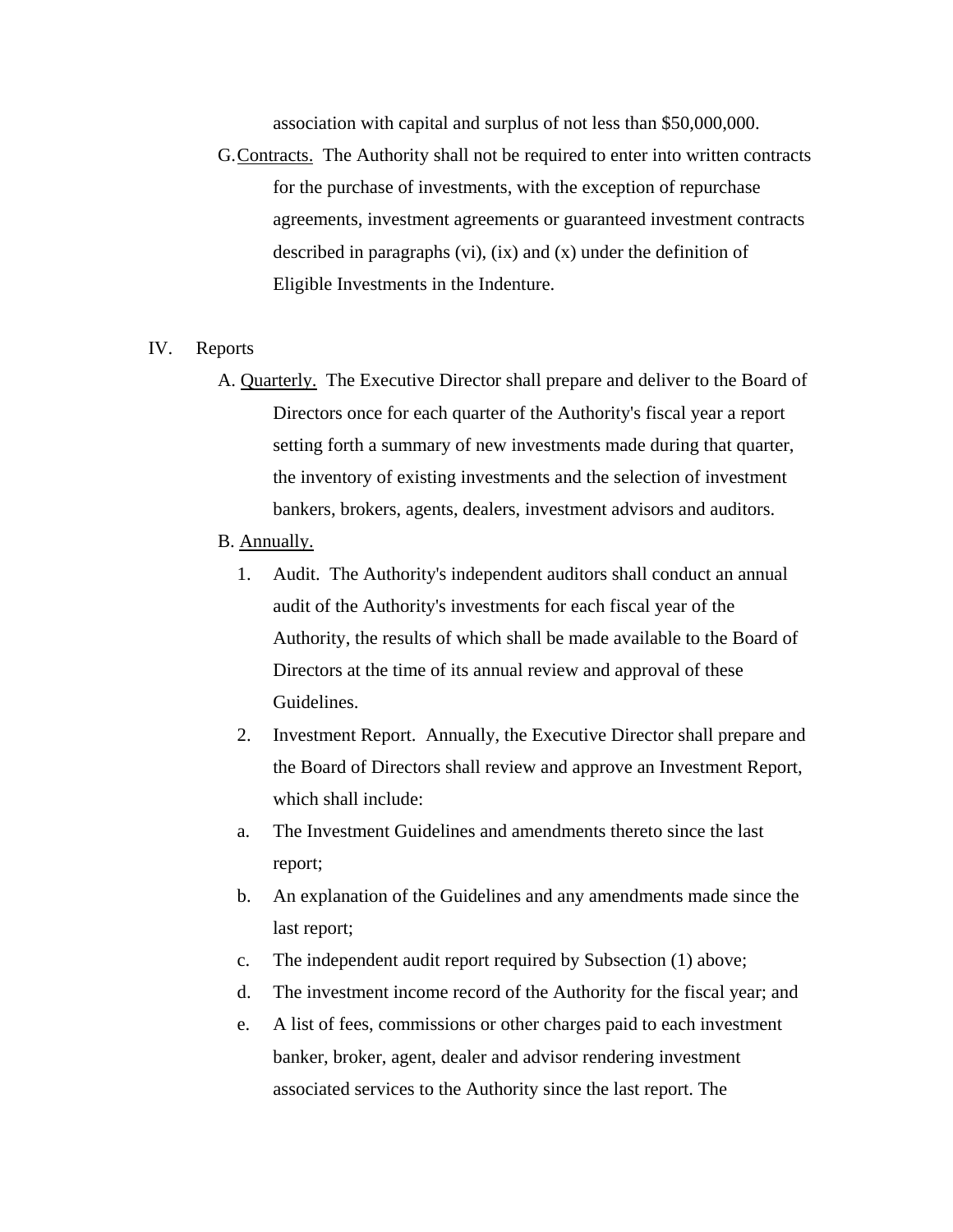Investment Report shall be submitted to the New York State Department of Audit and Control, and to the Mayor and Comptroller of the City of New York. Copies of the annual report shall also be made available to the public upon reasonable request.

# V. Applicability

Nothing contained in these Guidelines shall be deemed to alter, affect the validity of, modify the terms of or impair any contract, agreement or investment of funds made or entered into in violation of, or without compliance with, the provisions of these Guidelines.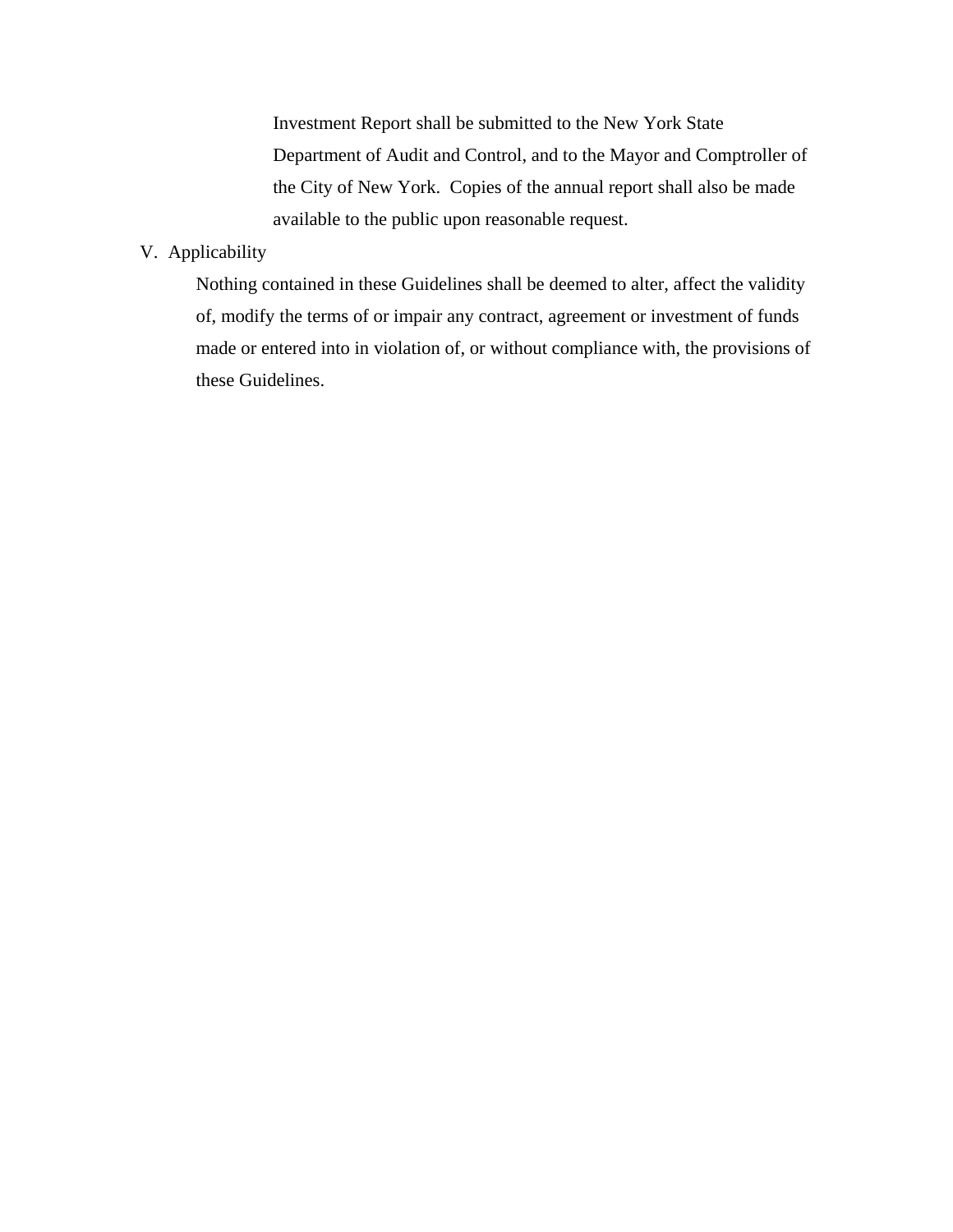

Marks Paneth LLP New York

685 Third Avenue New Jersey New York, NY 10017 Pennsylvania P 212.503.8800 Washington, DC F 212.370.3759 Florida markspaneth.com

# **MARKS PANETH** ACCOUNTANTS & ADVISORS

# **Independent Auditors' Report**

The Members of the Board of Directors of the New York City Transitional Finance Authority

We have audited, in accordance with auditing standards generally accepted in the United States of America, the financial statements of the New York City Transitional Finance Authority (the "Authority"), a component unit of The City of New York, as of and for the year ended June 30, 2017 and have issued our report thereon dated September 29, 2017.

In connection with our audit, nothing came to our attention that caused us to believe that the Authority had not complied, in all material respects, with the terms, covenants, provisions or conditions of its Investment Guidelines insofar as they relate to financial and accounting matters. However, the objective of our audit of the financial statements was not to provide an opinion on overall compliance with the Investment Guidelines referred to above. Accordingly, we do not express such an opinion.

This report is intended solely for the information of the Authority's Audit Committee, Board of Directors and management and is not intended to be and should not be used by anyone other than these specified parties, unless permission is granted.

Marke Pareth LLP

September 29, 2017 New York, NY